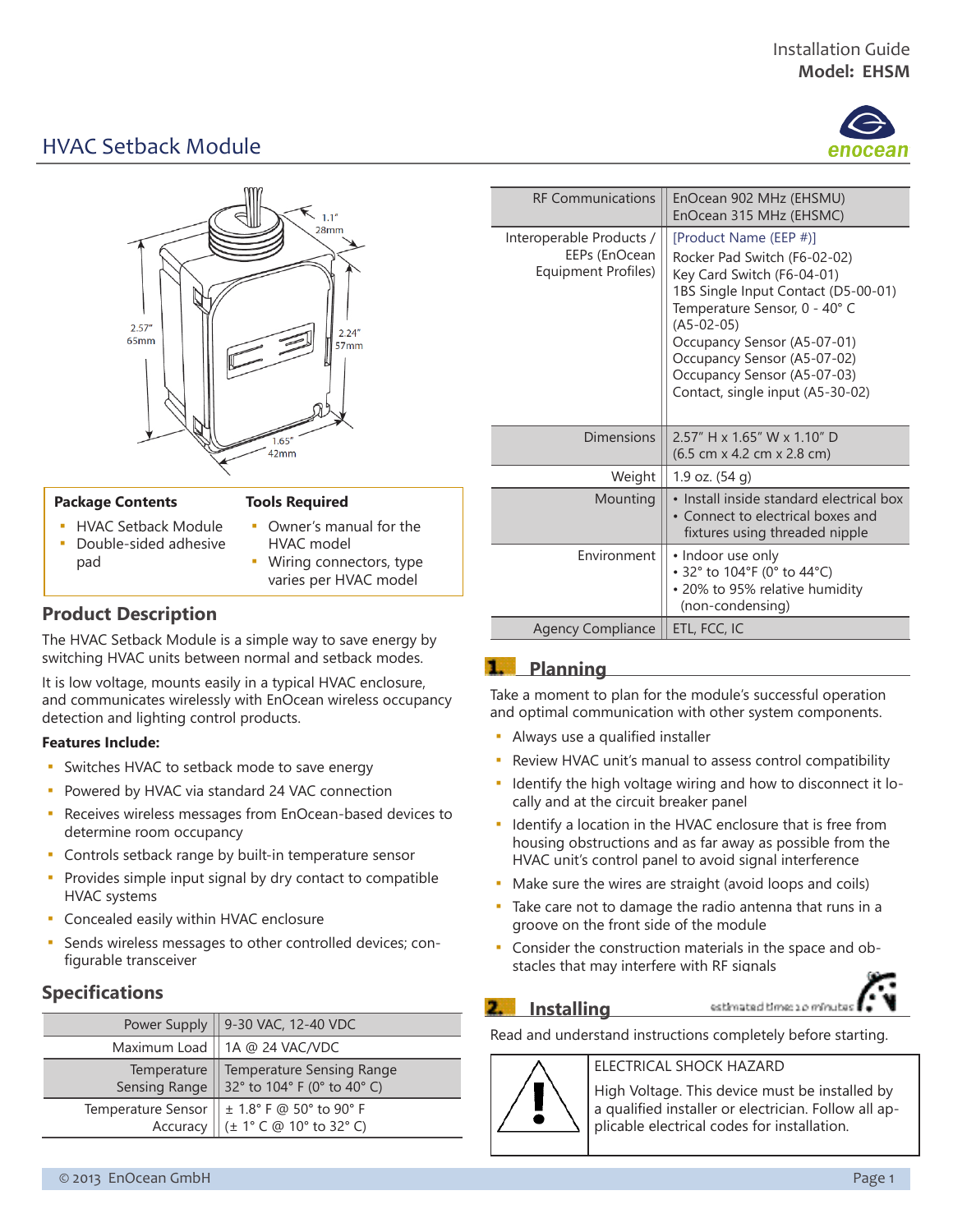- 1. Turn off power at the circuit breaker or unplug the HVAC unit and test that power is off.
- 2. Consult the HVAC unit's manual to:
	- A. Safely remove the enclosure and any obstructions that prevent access to the wiring.
	- B. Confirm the HVAC unit has the required control input, typically called, front desk or energy management.
	- C. Identify low voltage output to power the module.



D. Identify the type and the number of control terminals. Each HVAC brand uses their own terminal codes, e.g.: FD1, FD2, CDC1, CDC2, or EMS1, EMS2.

E. Identify the appropriate electrical connectors: terminal screws or pins, butt splice connectors, wire nuts.

- 3. Connect the module's Red and Black wires to the low voltage power output from the HVAC unit.
- 4. Connect the module's Yellow wires to the appropriate control terminals of the HVAC unit.



5. Apply double-sided adhesive pad to the back of the module. TIP: To avoid distorting the temperature sensor, do not install the module in the path of blowing air.

NOTE: It may be easier to link and configure devices before mounting the module, see the Linking and Configuring sections.

6. Attach the module to the inside wall of the HVAC enclosure and position it so you can access the setup interface (buttons/LEDs).

TIP: To limit the potential risk of signal interference, position the module within the enclosure as far away as possible from the unit's

Example installation - HVAC Setback Module is away from

under the HVAC unit and connected to control terminals at

HVAC Setback Module

 $\circ$ **EXPERIENCE** 



7. Restore power to the circuit.

The LEDs on the module will blink and then the right LED will display solid red when the relay is open, or green when the relay is closed (setback engaged).

#### **Linking** в.

Two or more compatible devices can be linked and configured to provide the desired control. There are two basic types of devices in the system; transmitters and transceivers.

- **Transmit-only:** Transmitters are simple energy-harvesting devices that send RF messages to communicate a condition, level, or state. Transmitters can only be linked to transceivers. Examples > Self-powered Light Switches, Occupancy Sensors
- **Transmit & Receive:** Transceivers are controlling devices that send as well as receive RF messages. They also process relevant control logic, and actuate the appropriate outputs (switching a light on or off for example). Transceivers can be linked with transmitters as well as other transceivers. A transceiver can have up to 30 devices linked to it. Examples > Relays, Gateways

#### **The HVAC Setback Module is a Transceiver (transmits & receives)**

To link the occupancy sensor to a transceiver; the transceiver must first be powered, within wireless range of the controls it is to be linked to, and set to accepts links.

Next, the desired transmitter, or another transceiver, is triggered to send a special link message. The awaiting transceiver receives and stores the link permanently so the devices can interact to provide a variety of intelligent control options.

## About the Setup Interface

The setup interface has two buttons, Menu and Set, that each have a corresponding 3-color LED (green, amber, red). This simple interface is used to link and configure devices as a system.

The buttons and LEDs are used to navigate and select linking and setup options through a 3-tier menu system consisting of different Modes > Menus > Options.

To use the interface, hold the module so both thumbs can click the buttons without obscuring the LEDs. The illustration and legend below describe how the buttons are used and the meaning of the LED responses.

To exit from anywhere in a menu, hold both buttons at the same time for 2 seconds.



control panel.

the other end.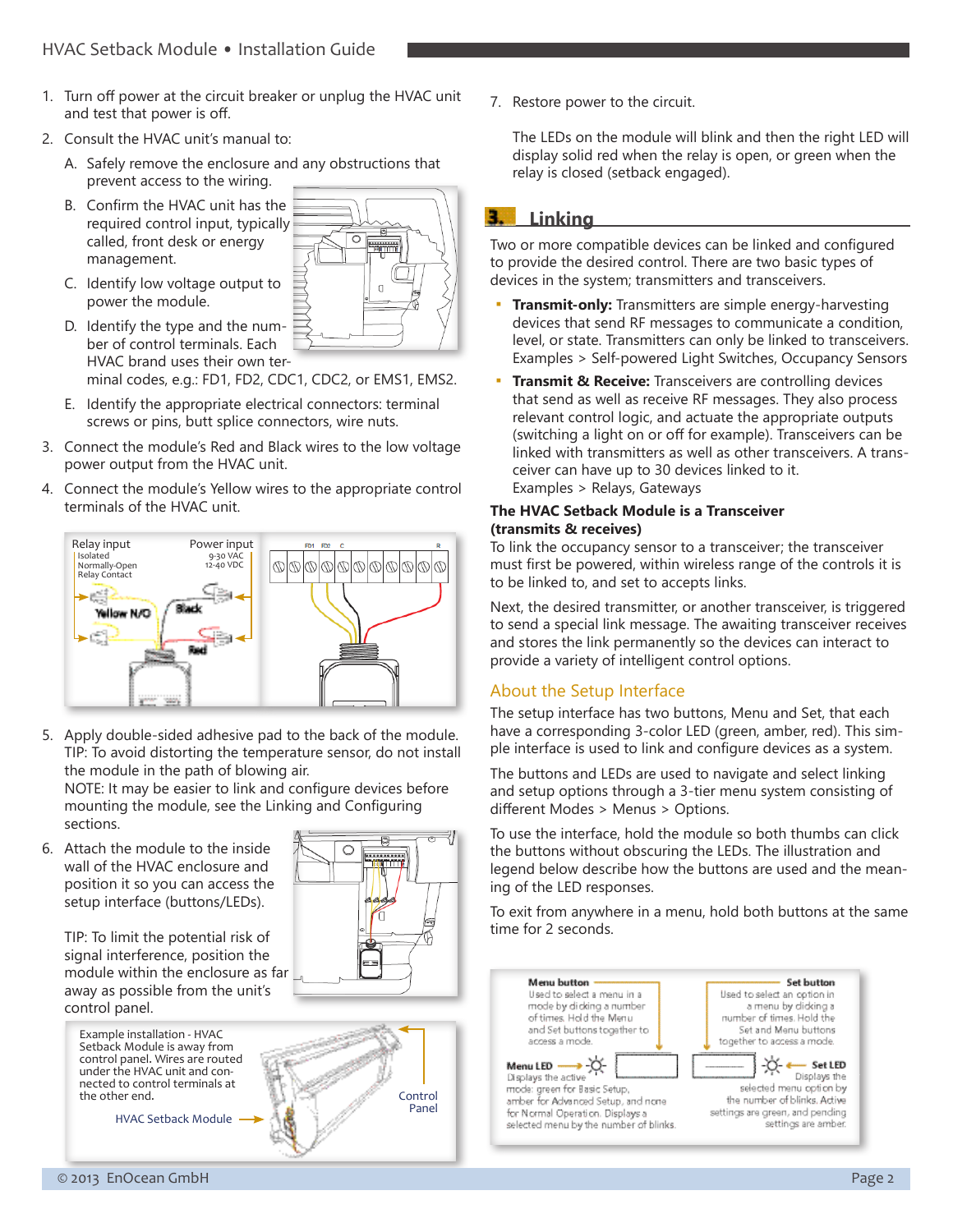| ☀            | The Menu LED or Set LED display solid for a number of sec-<br>onds in a certain color to indicate a mode or a confirmation. |
|--------------|-----------------------------------------------------------------------------------------------------------------------------|
| È×           | The Menu LED blinks a number of times in a color to indi-<br>cate a selected menu.                                          |
| ×É           | The Set LED blinks a number of times in a color to indicate<br>an option.                                                   |
| X            | A number in a white box indicates the number of times to<br>click the Menu button or Set button.                            |
| $\mathsf{X}$ | A number in a black box indicates the number of seconds to<br>hold down the Menu button or Set button.                      |

#### To link a transmitter to a transceiver

1. Access Basic Setup mode.

 $\overline{2}$ .  $2 \mid$ 

**NOTE:** By default, the Accept Link option in the Linking menu is selected. Once activated, this option stays active for two minutes to provide time to link multiple devices.

Ready to accept links.



- 2. For the transmitter to be linked, do one of the following according to the type of device:
	- A. Sensor: click the designated link button.
	- B. Key Card Switch: insert/remove the card 3 times quickly.
	- C. Rocker Pad: click the top button 3 times quickly.

Device linked success Set LED displays solid green for 3 seconds.

| . |  | ----------------------- |  |
|---|--|-------------------------|--|
|   |  |                         |  |

Ready to accept new links.

D. To exit mode and return to normal operation, press and hold both buttons for 2 seconds.

#### To unlink a device

Follow the same steps as described in the "To link..." section above with the following deviations:

After step 1 in the "To link..." section above, click the "Set" (right) button 3 times to enable the "Remove Link" option.

Ready to remove links.



▪ Follow the same instructions as shown in Step 2 of the "To link..." section. The Set (right) LED will turn red briefly to indicate the link was successfully removed.

### To restore factory defaults

Follow these steps to clear all linked devices and restore the HVAC Setback Module to its factory default settings.

- 1. Press and hold both buttons for 15 seconds >> Hold buttons until the Menu (left) LED is solid RED and the Set (right) LED is solid Amber (Both LEDs will turn various colors as the module cycles through the resetting process.
- 2. Press and hold the Set (right) button for 3 seconds to confirm factory reset.
- 3. Device will reboot and initiate start up LED sequence.

## **4.** Configuring

The default settings on the module support common control and installation scenarios. However, some setback and occupancy settings can be adjusted on the module using the setup interface, if required.

| Setting          | <b>Default</b> | Application                                          |
|------------------|----------------|------------------------------------------------------|
| Heat Setback     | 40°F (5°C)     | If setback range is managed by<br>the HVAC unit.     |
| Cool Setback     | Disabled       | If setback range is managed by<br>the HVAC unit.     |
| Vacancy Check    | 5 minutes      | If linked to a occupancy senor<br>and a door sensor. |
| Door/Window Ajar | 2 minutes      | If linked to an occupancy sen-<br>sor.               |
| Egress           | 30 seconds     | If linked to a key card switch.                      |

### Temperature Setback Points

The heating and cooling setback points determine a temperature range where the HVAC system will remain inactive when setback is engaged.

If the ambient temperature exceeds the setback range, the HVAC system will override the setback to avoid temperature extremes. By default, the setback range is managed by the HVAC system. However, the HVAC Setback Module includes a built-in temperature sensor which can be used to control the setback range when applicable.

| <b>Heat Options</b>     | Clicks       | <b>Blinks</b> |
|-------------------------|--------------|---------------|
| Disabled                |              |               |
| 66°F (19°C)             | $\mathbf{2}$ |               |
| 62°F (17°C)             | З.           |               |
| 58°F (14°C)             |              |               |
| 40°F (5°C)<br>(default) |              |               |

From the Heat and Cool Setback menus, the active option is indicated by the number of green blinks on the Set LED; amber blinks indicate an unsaved change. Click the Set button an appropriate number of times to select an option.

| <b>Cool Options</b>   | <b>Clicks</b> | <b>Blinks</b> |
|-----------------------|---------------|---------------|
| Disabled<br>(default) |               |               |
| 76°F (24°C)           | l 2 l         | 2             |
| 80°F (27°C)           | 3             |               |
| 84°F (29°C)           |               |               |
| 88°F (31°C)           | Б             |               |

Note: The temperature sensing accuracy of the HVAC Setback Module is only ensured when powered at 24VAC. If another voltage is used, such as 12VDC, an external temperature sensor is recommended for improved accuracy.

Note: The ability of the HVAC Setback Module to accurately sense ambient room temperature is highly dependent on where it is installed. Installing the device where it may be subject to local heat/cool sources, will distort the setback range accuracy.